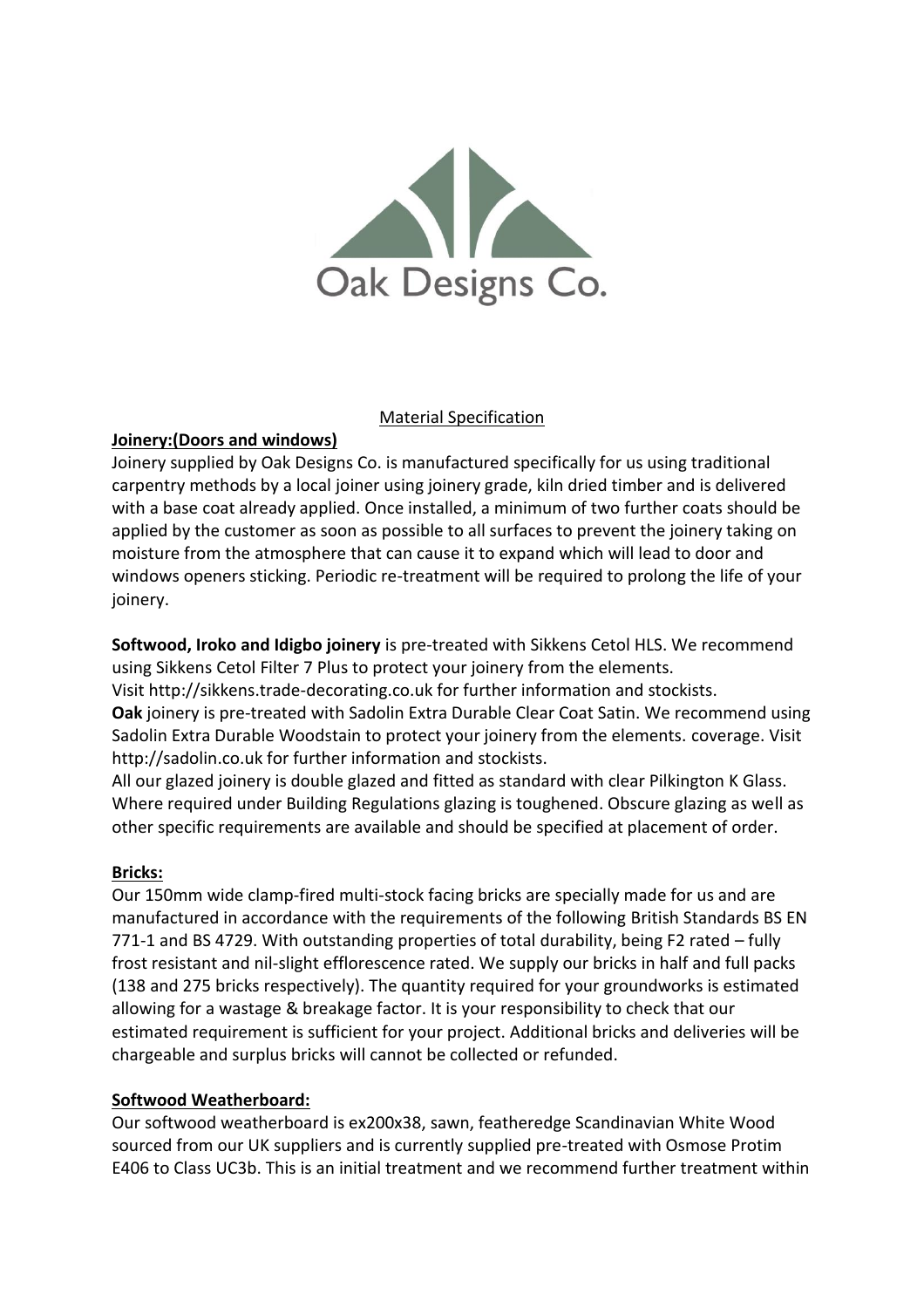six months of installation with two coats Sikkens Filter 7 Plus externally to protect the timber from the elements with periodic re- treatment to prolong it's life. Visit http://sikkens.trade-decorating.co.uk for further information and stockists.

### **Oak Weatherboard:**

Our oak boarding is ex200x20, fresh sawn, square edge, Green European Oak in QPA grade. We do not recommend that you treat your oak weatherboard with any preservative but simply allow it to weather naturally to a silver grey colour. Being a green timber, it will warp, twist and split naturally with seasonal changes in humidity we consider this part of its charm.

### **Larch weatherboard**

Our Larch weatherboard is ex 200 x 38mm featheredge (30 to 8mm)European Larch is sourced from our specialist quality selected supplier and is natural, untreated form which eventually weathers to a silvery grey and is best left untreated due to its natural resins.Larch has good durability and suitable for our buildings and budget is a concern.

### **Softwood:**

Our softwood materials are sawn (or planed on request), Scandinavian White Wood sourced from UK suppliers C16 and C24 graded subject to their use and currently supplied pretreated with Osmose Protim E406 to Class UC3b Internal members do not require further treatment, however, you can decorate then with Sikkens Filter 7 Plus as Softwood Weatherboard.

### **Oak:**

Oak Designs Co. uses fresh sawn, Green European Oak in QPA and QP1 grades. We source our oak direct from our selected sawmill in France with whom we have a longstanding relationship. All our oak is selected, graded and cut to order. Upon receipt of our oak, further checks are made for defects and each member chosen and machined accordingly. If during these quality control checks any material is deemed unfit for purpose it is rejected. Oak is a natural material and being fresh sawn it has a high moisture content, once machined and assembled into an oak frame, it will naturally loose some of this moisture and dry out. This process will cause the oak to shrink, tightening the joints and become stronger. This process will also potentially bring about twisting, splitting and some gaps to appear in otherwise tight fitting joints. These will not affect the structural integrity of the frame, however, we would strongly advise clients that forced drying with heating, log burners or dehumidifiers would accentuate this natural process particularly on garden rooms and enclosed or habitable buildings and that these should be kept to an absolute minimum for a period of at least six months.

Green Oak contains tannin, which, if the oak is subject to rain, will leach out and cause temporary brown rust-like staining to brickwork, concrete and stonework in contact with it. This will reduce over time and eventually fade away. Unsightly staining can be removed with Oxalic Acid or brick cleaner if desired. The tannin in green oak will also leave black marks where the oak has been in contact with ferrous metals when wet. We make every effort to prevent this during manufacture and remove any black marks from the oak before delivery. If any marks should occur, these again will fade over time but can be removed with Oxalic Acid, sanded or sandblasted out. Externally, we do not recommend that you treat your oak frame with any preservative but simply allow it to weather naturally to a silver grey colour. Internally you can treat the oak with natural bees wax or oils after sandblasting which will